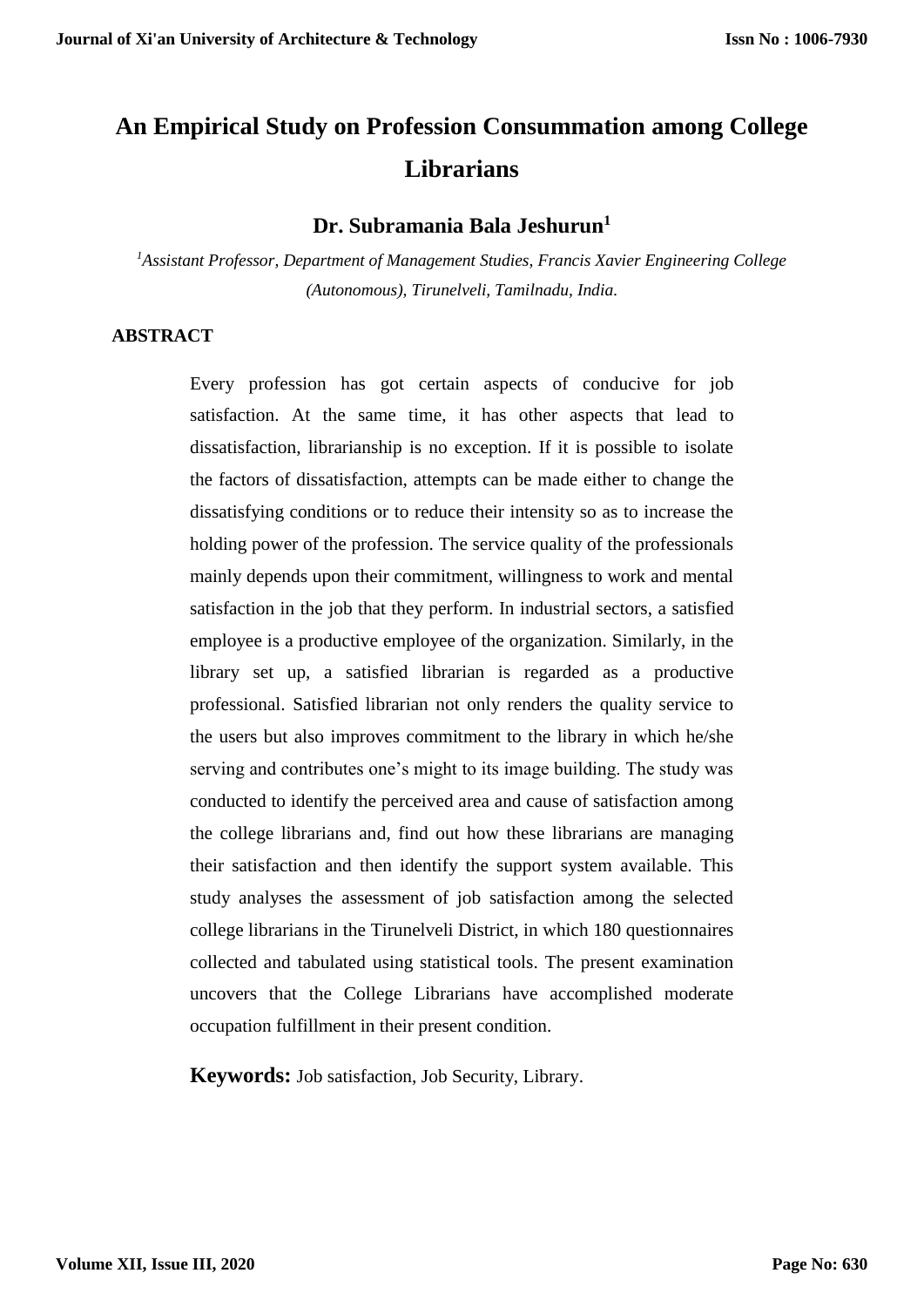## **1. Introduction**

In a scholastic situation, the library is one of the keys and basic parts for the quest for scholarly greatness and research exercises and the custodian assume an urgent job in connecting the connection between two significant segments of the library in particular, clients and assets. The fundamental way of thinking and belief system of any library is to serve its clients and furthermore, Ranganathan's five laws of library science proliferate and strengthen the way of thinking of giving right data to the right clients at the ideal time. The adequacy and effectiveness of the administration association, for example, the library is estimated as far as the nature of its administration rendered to its clients, the school library isn't a special case. The nature of administration, for the most part, relies on the nature of the workforce, which thus straightforwardly relies upon information, versatility and fulfillment level of the librarian.

The rise of web propels in correspondence media and such different advancements in data innovation and related fields have tossed more noteworthy difficulties before curators of building universities. The needs of clients in getting to data have been changing from print media to electronic. Money related stringency compelling the custodians to devise intends to guarantee access of data as opposed to putting away data. These elements call for change in the mentality in the psyches of librarians notwithstanding the procurement of new aptitudes and information in the field. This adjustment in the mentality among custodians relies on different elements including a lot of underscored work fulfillment. It is the activity fulfillment among representatives that at last actuates them to learn, to work and to share their strength for the improvement of the association.

# **1.1 Librarianship: Then and Now**

Librarianship is a developing and testing calling advancing at a quick pace step by step. Due to systems administration of libraries and the development of web, libraries around the world have contracted and one can get to the ideal data by only a tick of the mouse. Librarianship of today needs to adjust a multidisciplinary approach in order to include the different fields of human undertaking. It requires an interesting blend of different sorts of scholarly accomplishments and individual characteristics. A custodian must be a researcher, professional, and head and obviously a specialist in data innovation to adapt up to electronic media, right now the time of data correspondence innovation, the curator is tended to as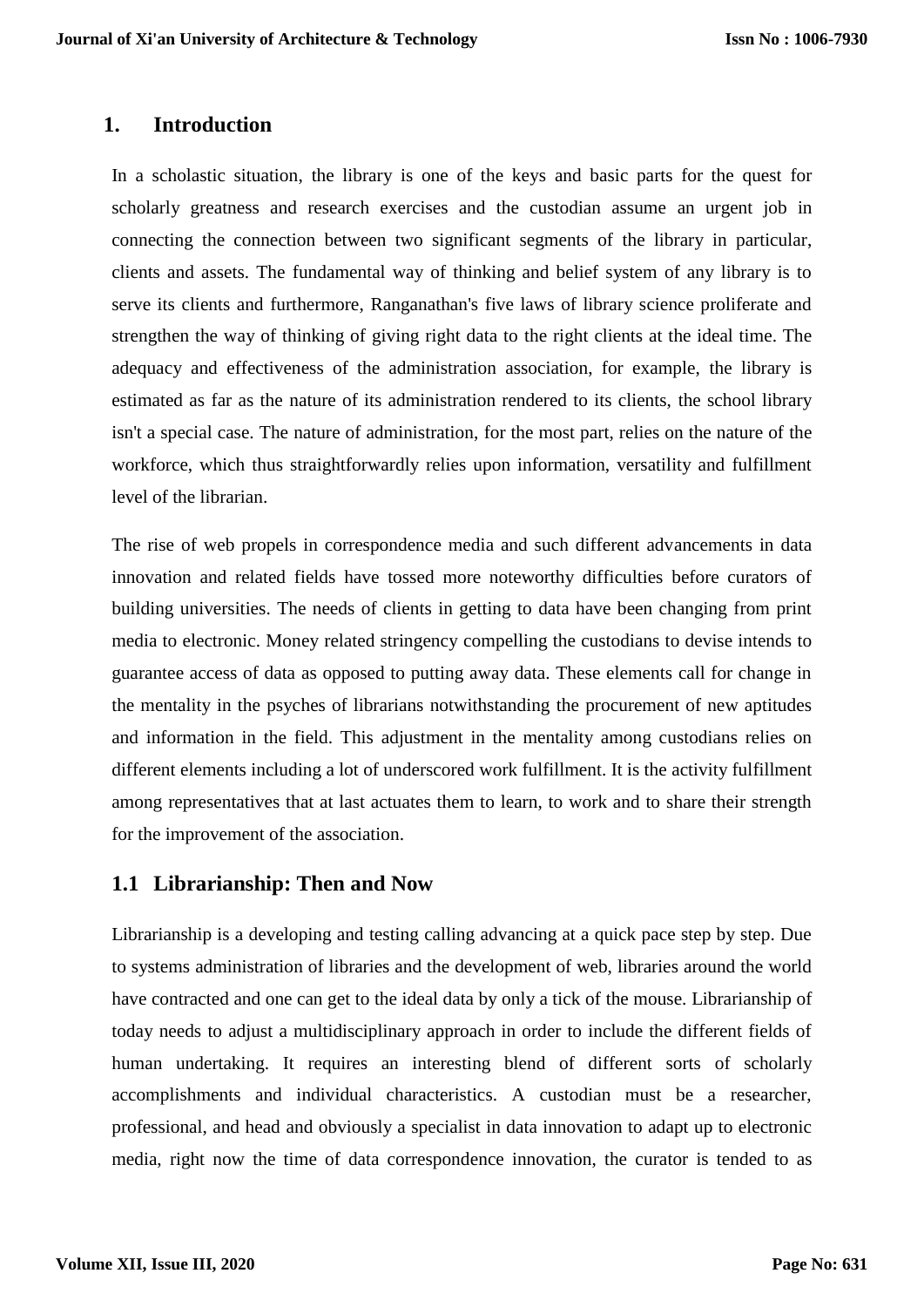Information Manager, Information Consultant, Knowledge Navigator, Knowledge Manager and so forth.

The accentuation has moved from small scale reports to miniaturized scale snippets of data. The mechanism of data stockpiling has changed from earth tablets to paper and now to electronic and optical media. The library building isn't the farthest point of a library, presently we discuss computerized libraries, electronic libraries, a virtual library and a library without dividers. In such a digitized storage facility of data rather than client going to the library, the library's immense assortment is open and accessible at clients' work area. Heightening costs of the records, IT advancements, consortium approach and so on. Are making the job of experts multifold and multidimensional in nature. Bookkeepers' job has been changed significantly, from the simple caretaker of books to supplier of data. To give these kinds of outstanding administrations, the experts ought to be proficient and familiar with getting to the data through the web and other modem innovations. Be that as it may, these sorts of phenomenal, uncommon and quality administrations essentially rely on the librarians' administration direction, ability to serve, the duty to the calling and fulfillment.

#### **1.2 Role And Importance of a Librarian**

The essential job of scholarly librarian is to make perusing materials accessible to instructors and understudies on the side of the showing learning system of the parent association and to encourage the general scholarly; improvement of an understudy, having a functioning impact in the useful instructive procedure, convincing personnel and understudies to peruse and utilize sources and directing them in their perusing and data chasing. Designing school curators have appreciated a positive, longstanding custom of encouraging data access and recovery to building understudies and employees, in the times of paper-based data this stayed a steady relationship dependent on many years of convention. The custodian composed and warehoused the data and the benefactor went to the library so as to get to the data. One huge objective of the library was to gain and locally give as a lot of data as monetarily conceivable so as to be prepared for the solicitation just in the event that the supporter required a particular thing. Library directions ordinarily comprised of associate with card lists, lists and characterization plans.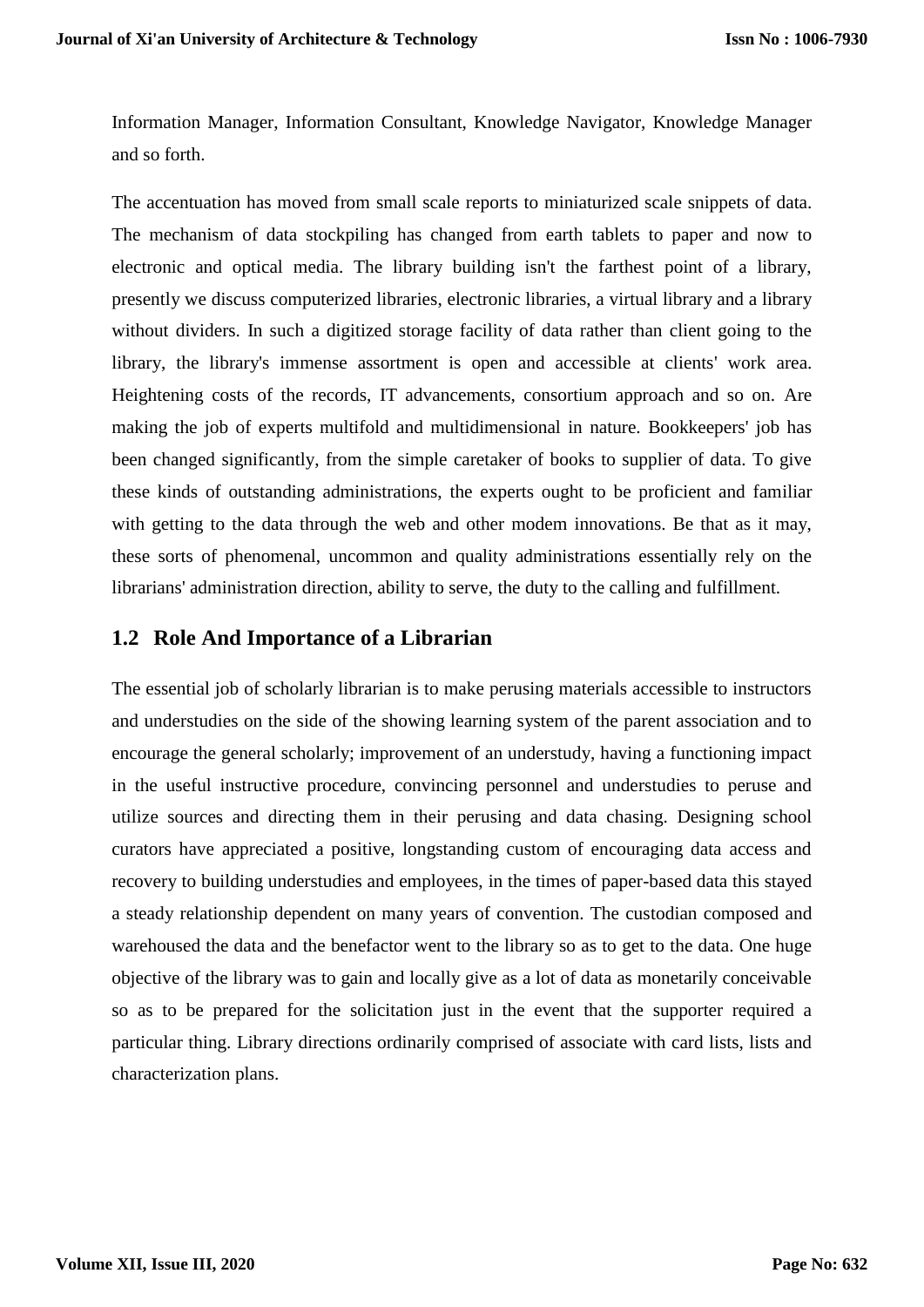## **2. Review Of Literature**

Kocman et al (2018) Current research on business choices for individuals with Intellectual Disability underscore the significance of representative needs and fulfillment. The examination focuses on methodically looking into the writing on work fulfillment and related builds. Techniques: A deliberate writing search was led. Studies were incorporated in the event that (I) they are explicit to impacts of work, (ii) evaluated factors are identified with work fulfillment, QoWL, mentalities towards work or work inspiration and if (iii) considers detailed scholarly inability explicit outcomes. Discoveries show that high fulfillment appraisals may result from the absence of authority over professional choices.

Fangtao Liu et al (2017) this investigation breaks down the impacts of representative fulfillment and segment markers on worker duty to the authoritative culture at the venture level. With information from an overview of 3029 workers from 27 state-possessed undertakings (SOEs), a various leveled straight model (HLM) is utilized to distinguish the impacting variables of a representative pledge to the authoritative culture at the venture level.

ManishaSinghai et al (2016) Job fulfillment can be portrayed as the assessment of an individual's activity and his organization as contributing reasonably to the achievement of one's very own destinations. The activity fulfillment and disappointment relies upon the idea of occupation and furthermore on the desire from their activity. In this manner, it is a component of the expected and real exhibition and the apparent inconsistency. The idea of occupation fulfillment can be characterized as the distinction between the quantum of remunerations got by representatives and the sum they accept they ought to get. The primary target of this investigation is to clarify various components of occupation fulfillment based on a methodical survey. This audit study was cultivated through a wide and broad survey of writing. A sum of 26 articles/inquire about papers were checked on

Azman Ismail et al (2015) notwithstanding the huge increment of enthusiasm for work inspiration among the worldwide associations, the job of a head is as yet misty. The fundamental target of this examination is to research the connection between work fulfillment (i.e., inborn fulfillment and extraneous fulfillment) and occupation inspiration. A review technique was utilized to gather a self-report overview of representatives in the Malaysian Fire and Rescue Department. The Smart PLS way model examination uncovered three key discoveries: first, work fulfillment has fundamentally corresponded with work inspiration.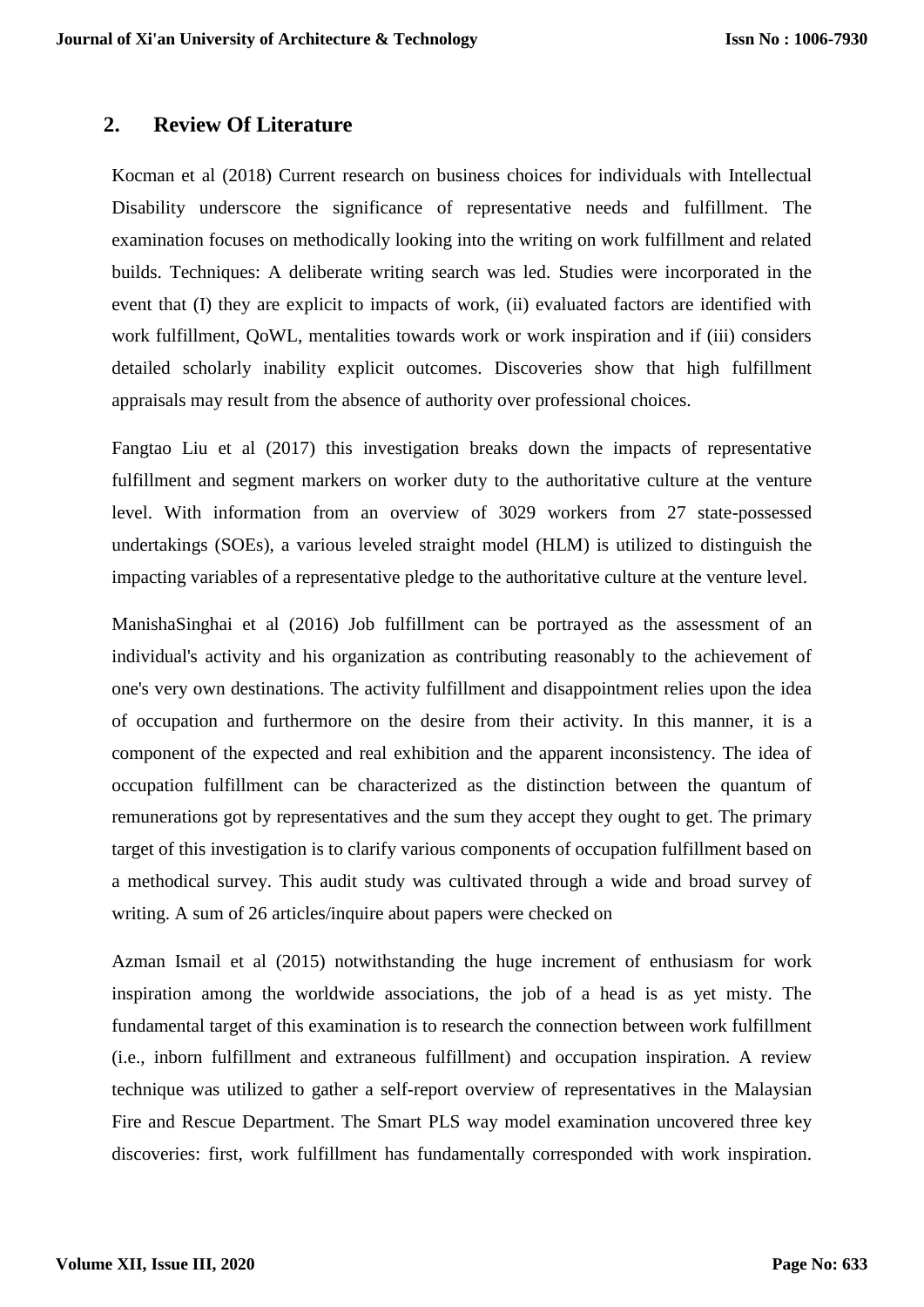Second, inborn fulfillment is essentially related to work inspiration. Third, extraneous fulfillment has essentially corresponded with work inspiration. These discoveries show that the capacity of executives to give satisfactory inborn fulfillment and extraneous fulfillment may prompt more prominent workers' activity inspiration. What's more, conversation, suggestions and end are likewise exhibited.

Rajareegam (2014) investigated future desires on work fulfillment of educators of designing schools at Pondicherry for a couple of mental variables, The examiner reasoned that there is no noteworthy contrast between the building school instructors and the educators of expressions and science school instructors; instructors who get the compensation underneath Rs 25000/or more Rs 25000/; instructors who have gotten opportune advancement and who have not gotten convenient advancement in work fulfillment. Purchase there is a Critical Review of Earlier Studies An examination on work fulfillment and institutional responsibility among teachers in Kerala 55 distinction between the instructors who handle under 17 hours and over 17 hours out of every week in work fulfillment.

Khalid et al (2010) saw that there is a positive connection between independence, initiative conduct, and cooperation condition impact more than self-governance on worker's activity fulfillment. The outcomes additionally portray a huge distinction of the level of occupation fulfillment among male and female representatives.

Ali Mohammad Mosadeghrad et al (2008) found that factors, for example, worker's age, sex, work experience years, authoritative position, sort of business and compensations got, and benefits were viewed as effectively affecting their activity fulfillment.

# **3. Research Methodology**

# **3.1 Purpose of the Study**

The purpose of this study is, therefore, to identify the perceived area and cause of satisfaction among the college librarians and, find out how these librarians are managing their satisfaction and then identify the support system available.

# **3.2 Objectives**

- 1. To find out the overall level of job satisfaction of the College Librarians.
- 2. To find out the level of job security to the College Librarians.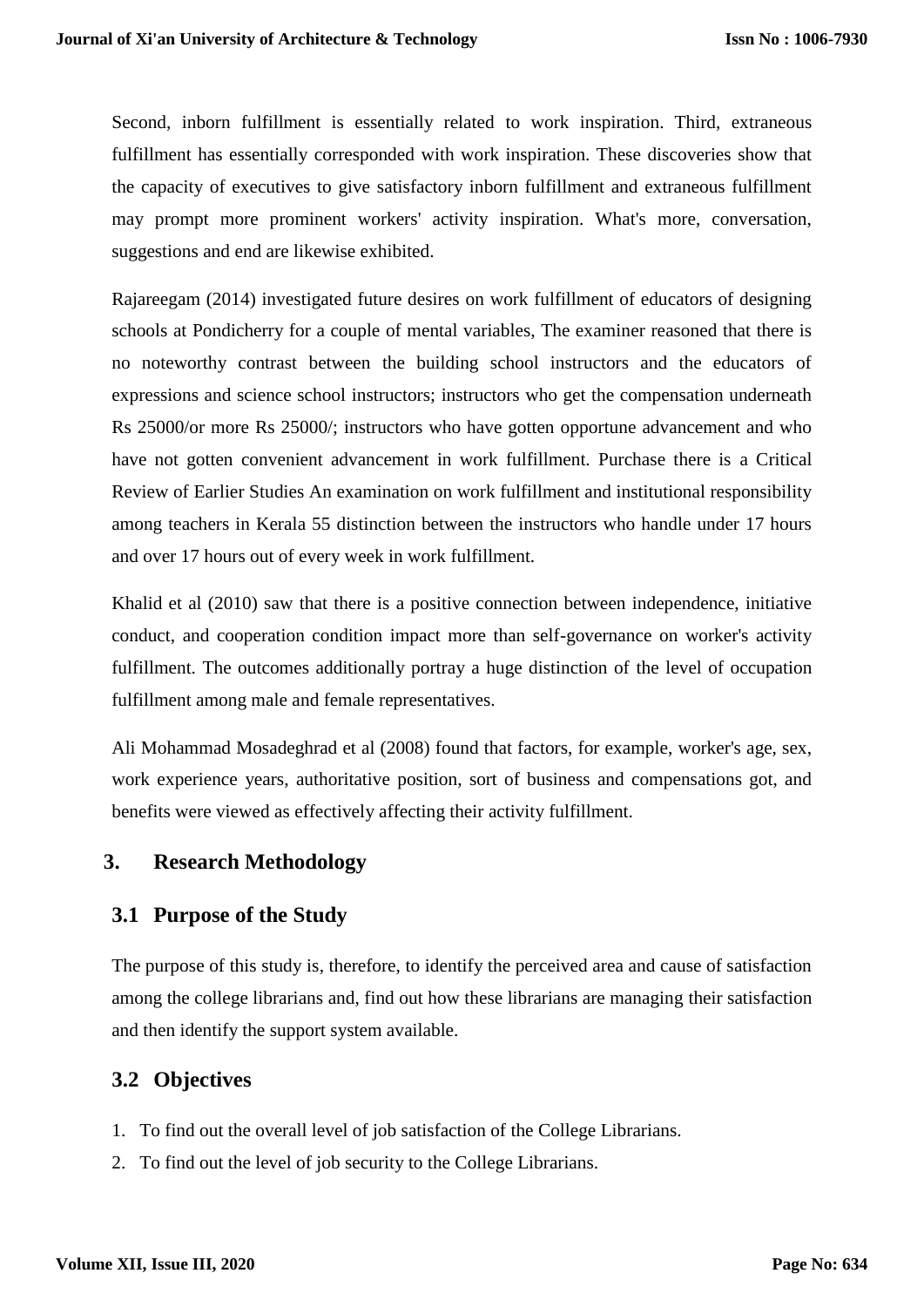3. To suggest methods to obtain job satisfaction.

#### **3.3 Hypothesis of the Study**

- 1. There is a significant association between age and job security.
- 2. There is a significant association between gender and job security.
- 3. There is a significant association between income and job security.
- 4. There is a significant association between qualification and job security.

#### **3.4 Methodology**

This study is mainly based on the primary data collected from the college librarians through a well designed questionnaire. Besides the secondary data was collected from sources like textbooks, reference books and journals and the internet. This study analyses the assessment of job satisfaction among the selected college librarians in Tirunelveli District, there are 180 questionnaires collected. The general data interpretation is done with the application of percentage and analysis of variance. The selected college librarians in Tirunelveli District. The study was undertaken to measure the satisfaction level of college librarians. The pertinent data were collected from librarians by the administrating the questionnaire method. The respondents were encouraged to give free and frank information. The respondents extended their full cooperation in presenting the data. The collected data are then classified and tabulated and according to the objectives and hypothesis stated. Cross tabulation is a maid representing independent variables like gender category used time preferred and spent for accessing opening and dependent variable aspects of the evaluation method.

The following statistical tools techniques have been used for the analysis of the data.

• Percentage Analysis, ANOVA (Analysis of Variance).

#### **3.5 Limitation of the Study**

The present study has been conducted among college librarians. Due to the constraints of time and resources, the investigator has limited the study to colleges in Tirunelveli District, with a sample population of 180 college librarians.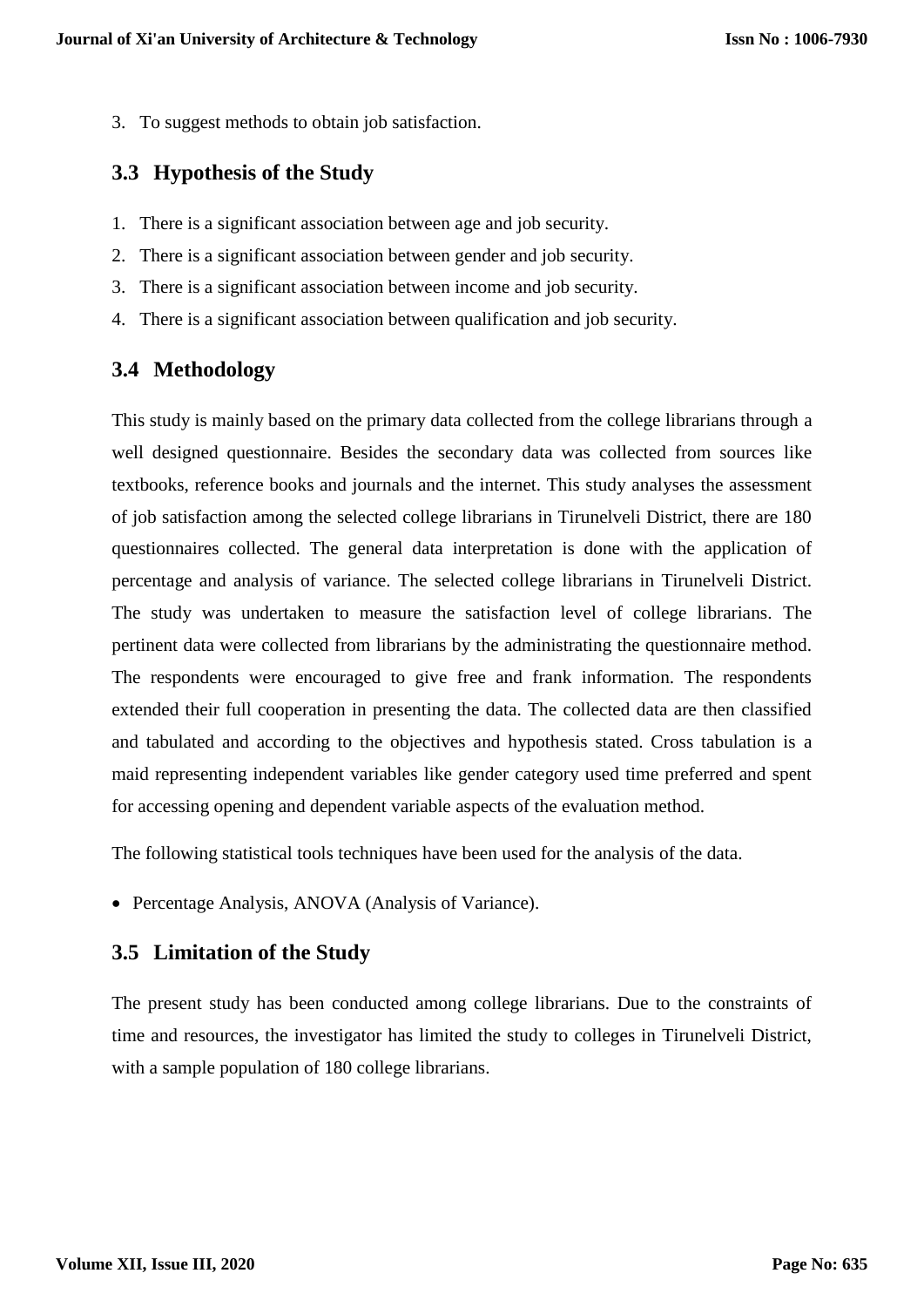# **4. Analysis And Interpretation**

|  | <b>Table 4.1. Gender Wise Classification</b> |  |
|--|----------------------------------------------|--|
|--|----------------------------------------------|--|

| S. No | <b>Particulars</b> | <b>No. of College Librarians</b> | Percentage |
|-------|--------------------|----------------------------------|------------|
|       | Male               | 146                              | 78.5       |
|       | Female             | 40                               | 21.5       |
|       | <b>Total</b>       | 186                              | <b>100</b> |

Source: Primary data

Table 4.1 shows that 78.5% of College Librarians are males and the minimum number of College Librarians (21.5%) are females.

| S. No | <b>Particulars</b> | <b>No. of College Librarians</b> | <b>Percentage</b> |
|-------|--------------------|----------------------------------|-------------------|
|       | Married            | $\overline{32}$                  | 70.9              |
|       | Unmarried          | 54                               | 29.1              |
|       | <b>Total</b>       | 186                              | 100               |

**Table 4.2.Marital Status Wise Classification**

Sources: Primary data

Table 4.2 shows that 70.9 % of College Librarians are in Married and the minimum number of College Librarians (29.1%) are Unmarried.

| S. No | <b>Particulars</b> | <b>No. of College Librarians</b> | Percentage |
|-------|--------------------|----------------------------------|------------|
|       | <b>MLIS</b>        | 63                               | 33.8       |
|       | M.Phil             | 89                               | 47.9       |
| 2     | Ph.D               | 34                               | 18.3       |
|       | <b>Total</b>       | 186                              | <b>100</b> |

**Table 4.3.Educational Qualification Wise Classification**

Sources: Primary data

Table 4.3 shows that 47.9% of the College librarians' educational level is M.Phil and the minimum number of college librarians (33.8%) educational level is MLIS.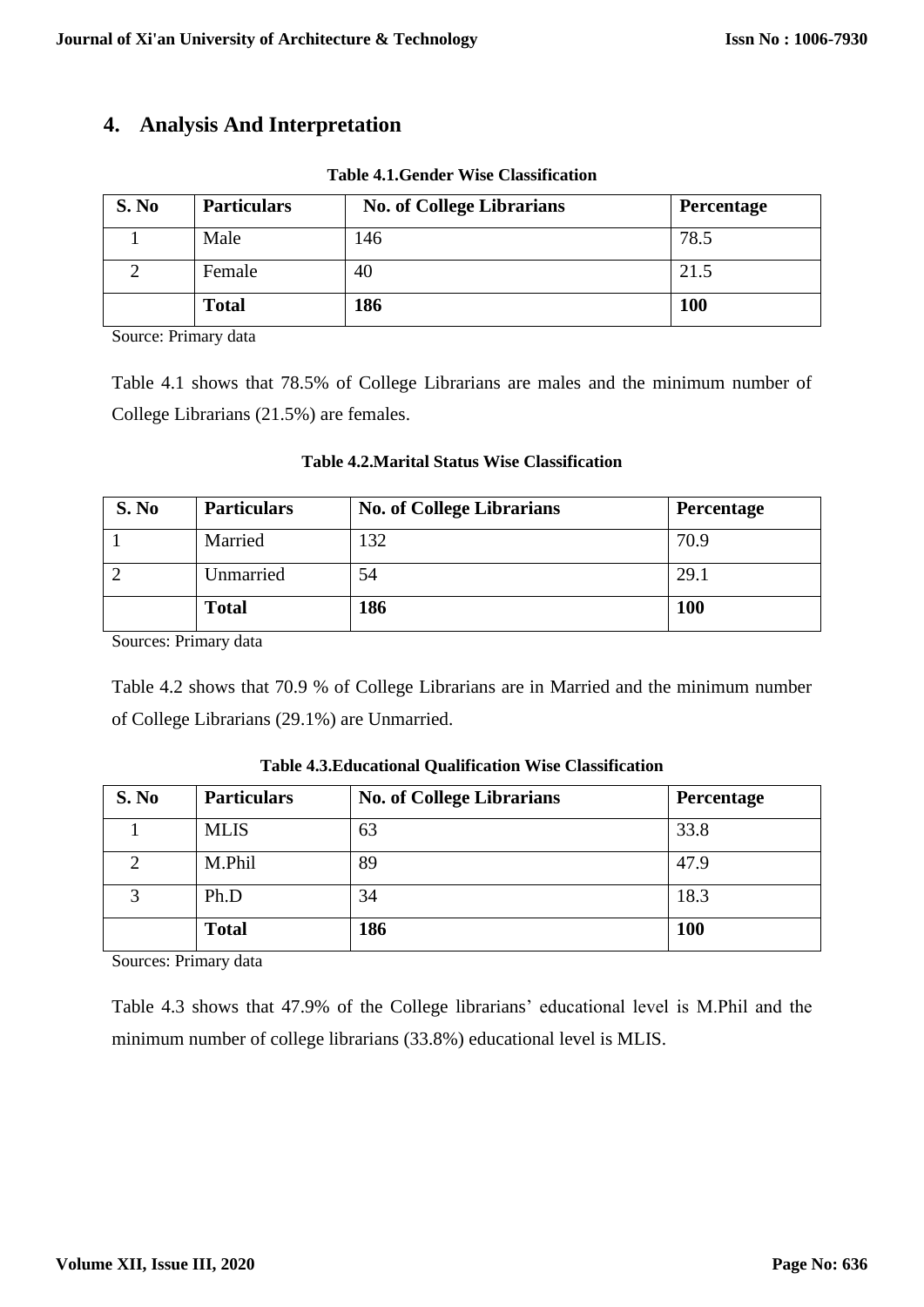| S. No          | <b>Particulars</b>      | <b>No. of College Librarians</b> | Percentage |
|----------------|-------------------------|----------------------------------|------------|
|                | <b>Highly Satisfied</b> | 68                               | 36.6       |
| 2              | Satisfied               | 90                               | 48.4       |
| 3              | Neutral                 | 8                                | 4.3        |
| $\overline{4}$ | Dissatisfied            | 11                               | 5.9        |
| 5              | Highly dissatisfied     | 9                                | 4.8        |
|                | <b>Total</b>            | 186                              | <b>100</b> |

**Table 4.4.College Librarians Satisfaction Level on Job Security**

Sources: Primary data

Table 4.4 shows that 55.7% of College librarians feel satisfied with Job Security and the minimum number of College librarians (2.8%) feel highly dissatisfied with Job Security. Career development opportunities are an important factor for the College Librarians and this table helps to know the College Librarians' opinion on career development opportunities.

| S. No          | <b>Particulars</b>      | <b>No. of College Librarians</b> | Percentage |
|----------------|-------------------------|----------------------------------|------------|
|                | <b>Highly Satisfied</b> | 59                               | 31.7       |
| $\overline{2}$ | Satisfied               | 93                               | 50         |
| 3              | Neutral                 | 8                                | 4.3        |
| $\overline{4}$ | Dissatisfied            | 14                               | 7.5        |
| 5              | Highly dissatisfied     | 12                               | 6.5        |
|                | <b>Total</b>            | 186                              | <b>100</b> |

**Table 4.5.Overall Opinion Regarding the Job Satisfaction Level**

Sources: Primary data

Table 4.5 shows that the 50% College Librarians feel satisfied with the Overall Opinion of Job Satisfaction Level and the minimum number of College Librarians (31.7%) are highly dissatisfied with the job.

# 5. **Findings**

- 52.9% of College Librarians work in Self Finance Colleges and the minimum number of College Librarians (18.6%) work in Government Colleges.
- 77.1% of College Librarians are males and the minimum number of College Librarians (22.9%) are females.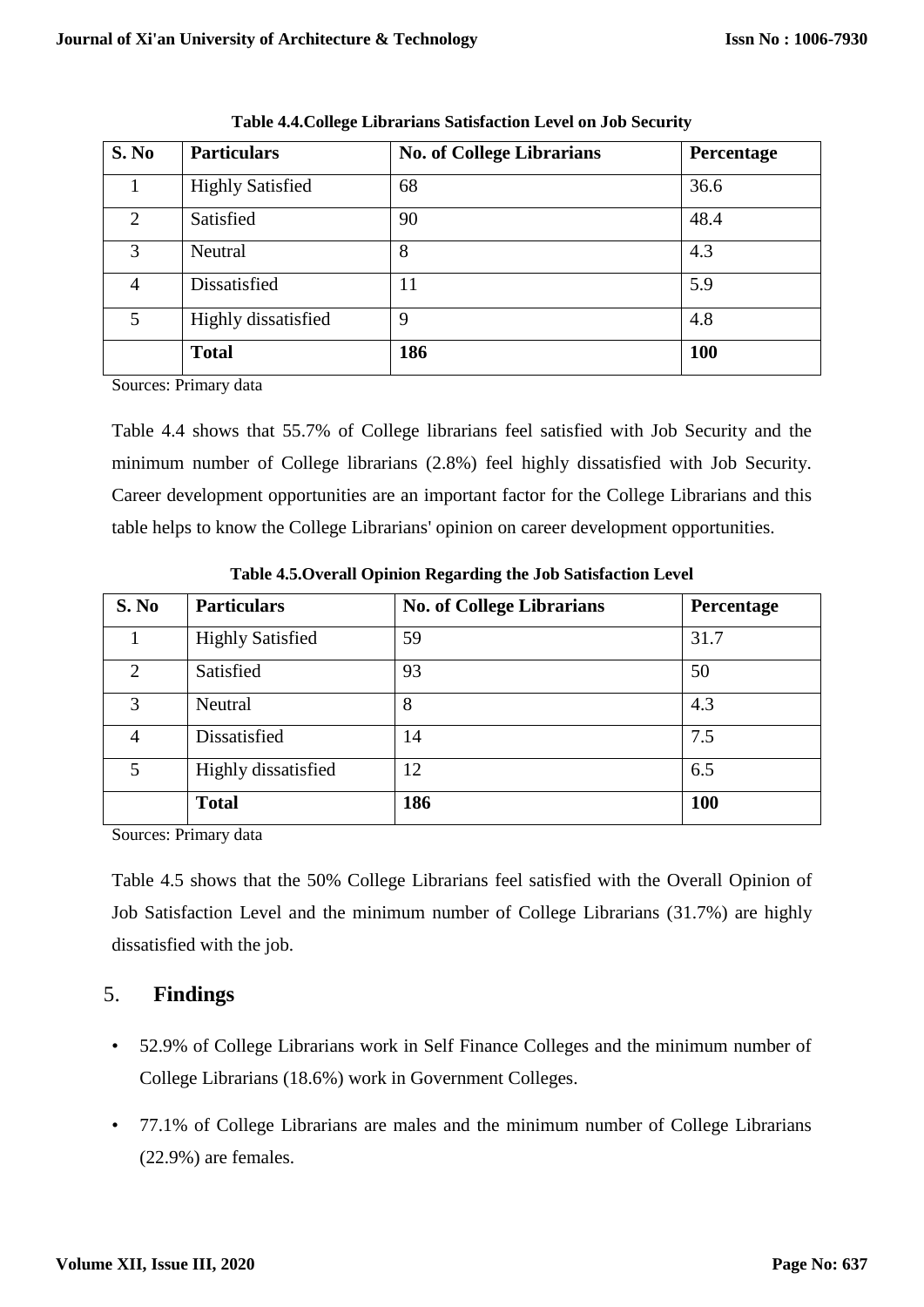- 55.7% of College Librarians belong to the age group 31-40 and the minimum number of College Librarians (7.1%) belong to the age group 30-40 years old.
- 81.4% of College Librarians are in Married and the minimum number of College Librarians (18.6%) are Unmarried.
- 52.9% of College Librarians Nativity is Rural and the minimum number of College Librarians (10%) Nativity is Semi-Urban.
- 88.6% of College librarians feel they have work according to their Qualifications and Skills and the minimum number of College librarians (11.4%) feel they have work according to their Qualifications and Skills.
- 48.5% of the College Librarian's salaries are satisfied and the minimum number of College Librarians (4.2%) are highly dissatisfied.
- 40% College Librarians Incentives / Rewards is satisfied and the minimum number of College Librarians (4.2%) are highly dissatisfied.
- 44.2% of College Librarians are satisfied with welfare facilities and the minimum number of College Librarians (2.8%) are highly dissatisfied.
- 42.8% of College Librarians feel satisfied with Training and Development and the minimum number of Employees (2.8%) feels highly dissatisfied with Training and Development.
- 57.1% of College Librarians feel satisfied with Training and Development was satisfied and the minimum number of College Librarians (5.7%) feels dissatisfied with Training and Development.
- 51.4% of College Librarians feel that Recognition given to their work was satisfied and the minimum number of College Librarians (1.4%) feels Recognition given to their work as highly dissatisfied.
- 60% College Librarians feel that Motivation given by the Superior is satisfied and the minimum number of Employees (1.4%) feel about Motivation of the superior as highly dissatisfied.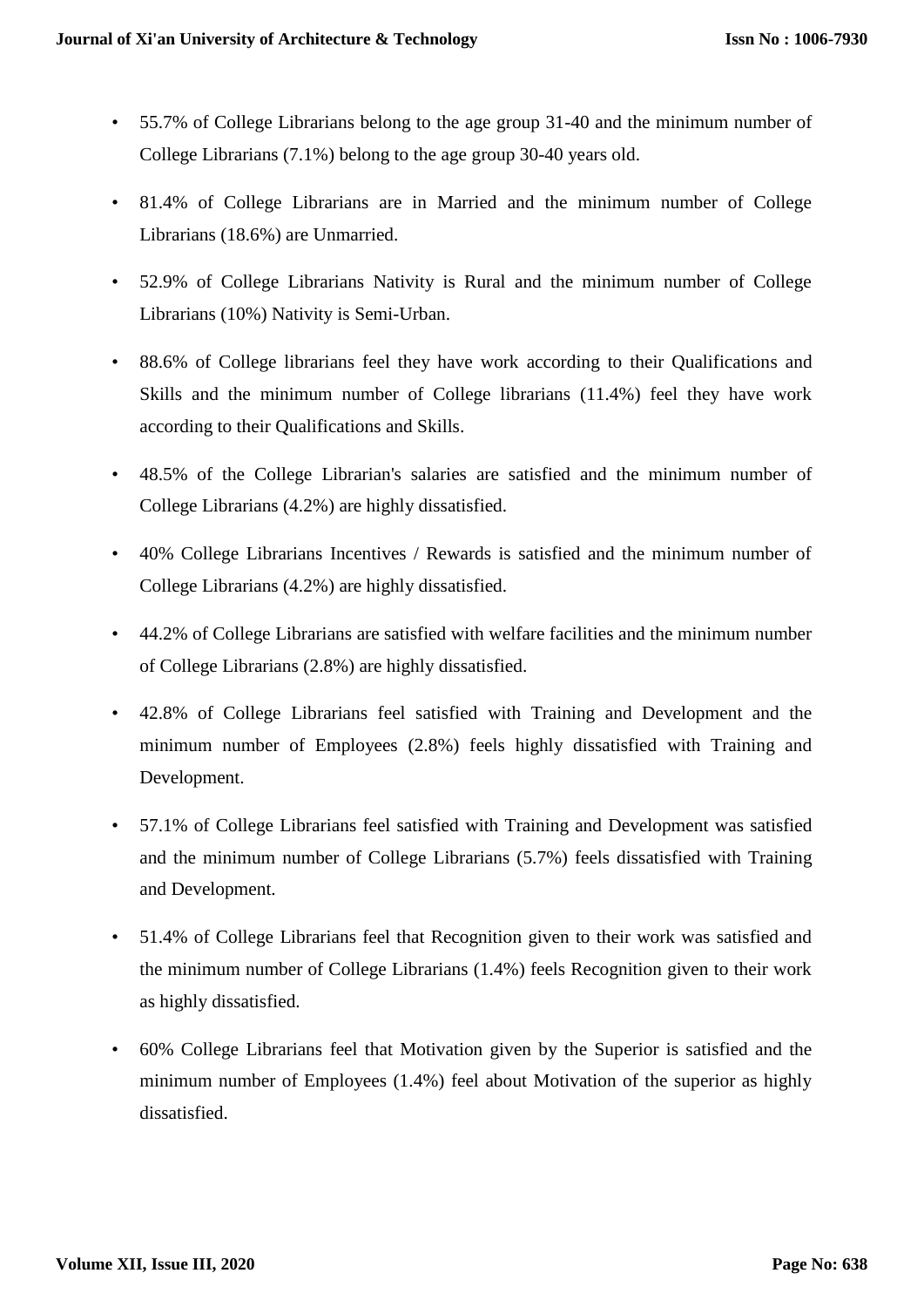• 42.8% of College Librarians Complaints and Suggestion are accepted and the minimum number of College Librarians (2.8%) Complaints and Suggestion are not accepted.

# **6. Findings of Hypothesis**

- F-value is the ratio between –groups mean square and within-group mean square. The Fratio in this example equals 2.845, and its associated p-value (sig.) is reported as 0.065. It indicates the probability of observed value happening by chance. The results show that the difference between the means of three groups of age is non-significant. Thus, we fail to reject the null hypothesis and say that there is no difference in job security across age.
- F-value is the ratio between –groups mean square and within-group mean square. The Fratio in this example equals 6.324, and its associated p-value (sig.) is reported as 0.03. It indicates the probability of observed value happening by chance. The results show that the difference between the means of three groups of institutions is significant. Thus, we fail to accept the null hypothesis and say that there is a difference in job security across the Institution.
- F-value is the ratio between –groups mean square and within-group mean square. The Fratio in this example equals 3.204, and its associated p-value (sig.) is reported as 0.047. It indicates the probability of observed value happening by chance. The results show that the difference between the means of three groups of educational qualification is significant. Thus, we fail to accept the null hypothesis and say that there is a difference in salary across Educational Qualification.
- F-value is the ratio between –groups mean square and within-group mean square. The Fratio in this example equals 1.485, and its associated p-value (sig.) is reported as 0.234. It indicates the probability of observed value happening by chance. The results show that the difference between the means of three groups of the nativity is significant. Thus, we fail to reject the null hypothesis and say that there is no difference in salary across Nativity.

# **7. Suggestions**

• Management should provide job security, monitory facilities for the Librarians. The college should motivate the librarians to participate in career development programs.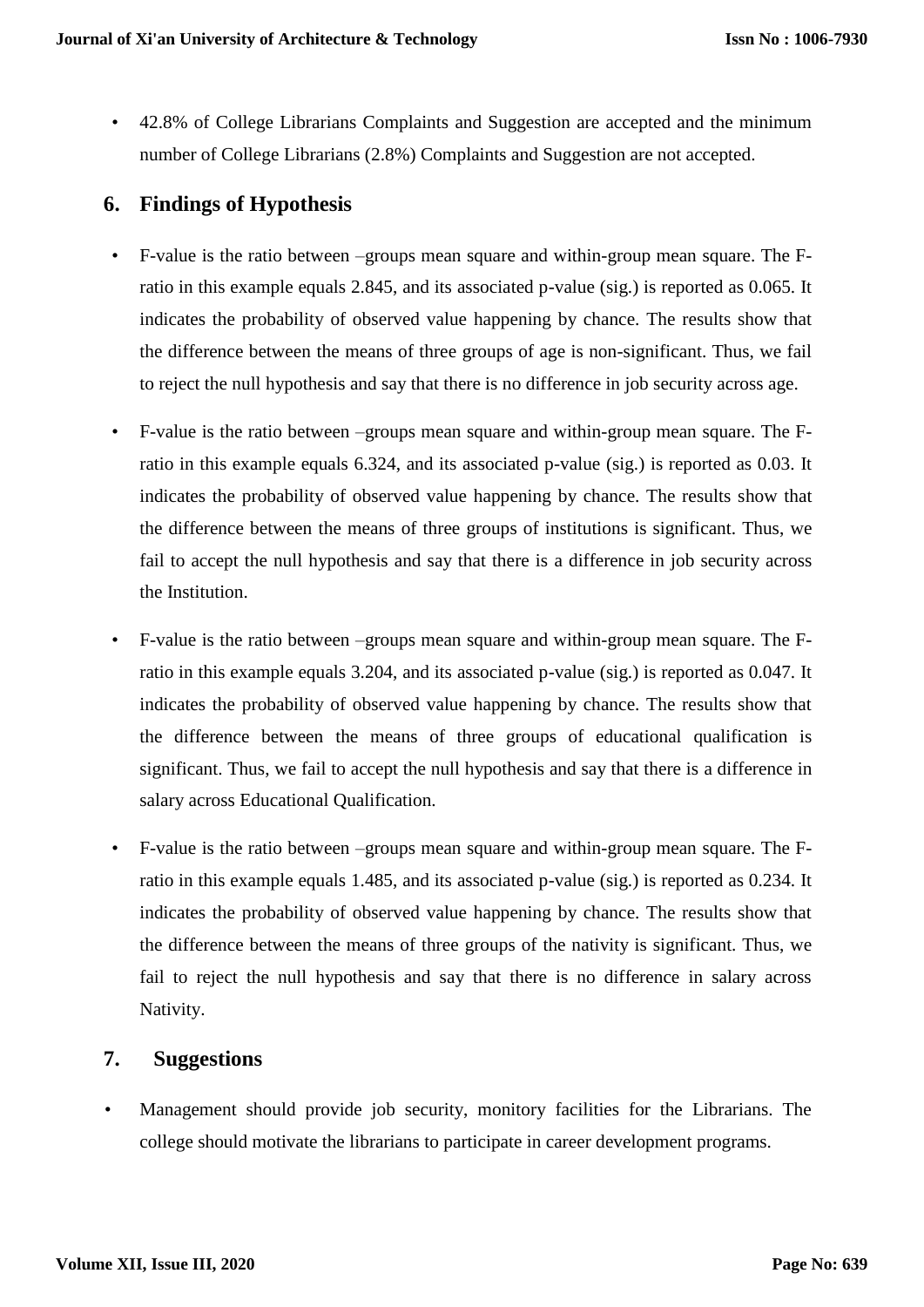- The college should maintain the cordial relationship among librarians. Motivation in librarians can be created by ways of perks, incentives, rewards, welfare facilities and training and development etc.
- The college can conduct more motivational programs for librarians which improves the performance and their interpersonal relationship.
- The college should provide safety facilities, ICT facilities, canteen facilities, lighting, ventilation and restroom facilities etc.

#### **8. Conclusions**

HR in any association is generally costly, however significant assets, gave people in a given association work to the fulfillment. The association does thrive and accomplish its objectives, bombing which the HR becomes an incredible weight on the foundation bringing about turmoil and rather lead to the association to get ancient. It is along these lines vital that the administration takes the most elevated consideration in order to utilize HR to the furthest reaches. This is conceivable just when workers are given acceptable conditions, better pay, limited-time opportunity, satisfactory framework, legitimate strategies, etc.

The present examination uncovers that the College Librarians have accomplished moderate occupation fulfillment in their present condition. The greater part of the custodians, especially in oneself money schools have communicated a low degree of occupation fulfillment with different issues. These issues principally identify with compensation, limited-time opportunity and deficiency of staff, and so forth. These components lead to disappointment among the curators as well as a sort of negative look towards the organization and the activity that they are performing. Their insight, vitality and aptitudes go squander instead of accomplishing wanted objectives. It is in this way essential for the administration worried to investigate these issues to make a positive move to bridle the HR and their aptitude, information, and capacity for the improvement of the library and their individual foundations.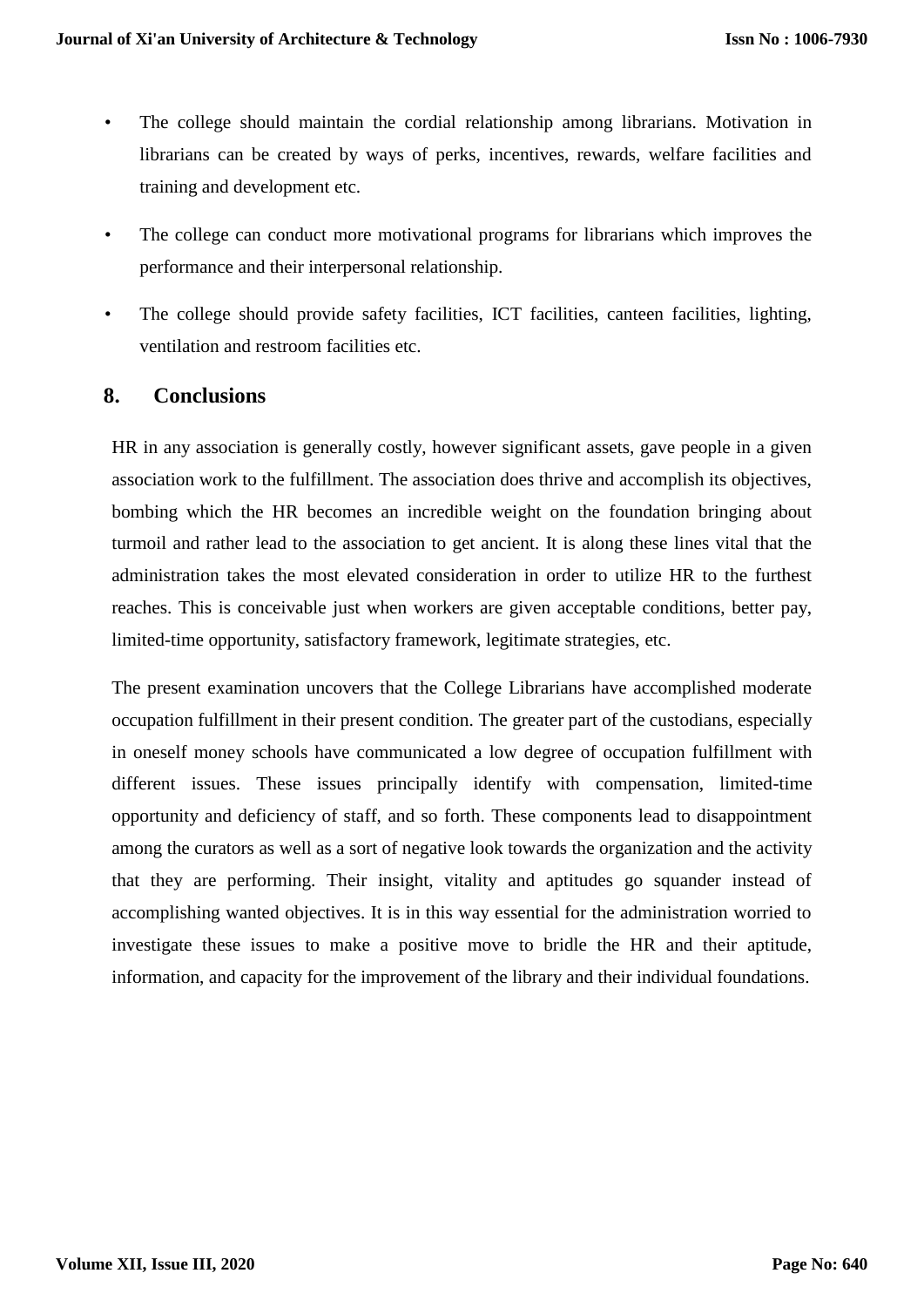# **References**

- 1. Kocman, Andreas; Weber, Germain, Job Satisfaction, Quality of Work Life and Work Motivation in Employees with Intellectual Disability: A Systematic Review, Journal of Applied Research in Intellectual Disabilities, v31 n1 p1-22 Jan 2018
- 2. Liu, F.; Tso, K.F.G.; Yang, Y.; Guan, J. Multilevel Analysis of Employee Satisfaction on Commitment to Organizational Culture: Case Study of Chinese State-Owned Enterprises. Math. Comput. Appl. 2017, 22, 46.
- 3. ManishaSinghai et al (2016) Job Satisfaction: A Review, Research Journal of Management Sciences, Vol. 5(9), pp. 66-68
- 4. Azman Ismail, MohdRidwan and AbdRazak (2015) A Study on Job Satisfaction as a Determinant of Job Motivation, ActaUniversitatisDanubius. Œconomica, Vol 12, No 3
- 5. Rajareegam (2014) Analyzing For the Future Expectations on Job Satisfaction of Teachers in Engineering Colleges in Puducherry IOSR Journal of Research & Method in Education, Volume 4, pp 46-51
- 6. Khalid, Salman, Zohaib, Irshad, Muhammad (2010, "Job Satisfaction among Bank Employees in Punjab, Pakistan: A Comparative Study," European Journal of Social Sciences, Vol 17(4), pp. 570.
- 7. Mohammad, Ewan Ferlie and DuskaRoseberg (2008), "A study of the relationship between job satisfaction, organizational commitment and turnover intention among hospital employees," Health Services Management Research, vol. 21 (4), pp.211-227.
- 8. Arnold, H J., and Feldman, D.C., "A multivariate analysis of the Determinants of Job Turnover," Journal of Applied Psychology, Vol.75, No.3, 1982,pp.350-360.
- 9. Gangulli, S. Choudhuri, S. and Guha, S.C., (1980), " A Motivation test for measuring entrepreneurial traits, Management and Labor Studies, Vol. 6(1), pp.44-49.
- 10. Saiyadain, M.S. (1977), "Organizational levels and job satisfaction". Vikalpa, vol.2, pp.29-40
- 11. Locke E A, The nature and causes of job satisfaction, (Chicago; R and McNally), l976, p.95.
- 12. Dwivedi (1973), "A Study of the effect of the financial incentives on job satisfaction of Blue-collar workers", Banaras Hindu University, pp.123-27.
- 13. Anjaneyulu, B.S.R.Teaching Profession and Job Satisfaction. Educational India. 37, 10, 1968, pp.340-342.
- 14. Vroom, V.H. (1964). Work and motivation, John Wiley and Sons, New York, p.99